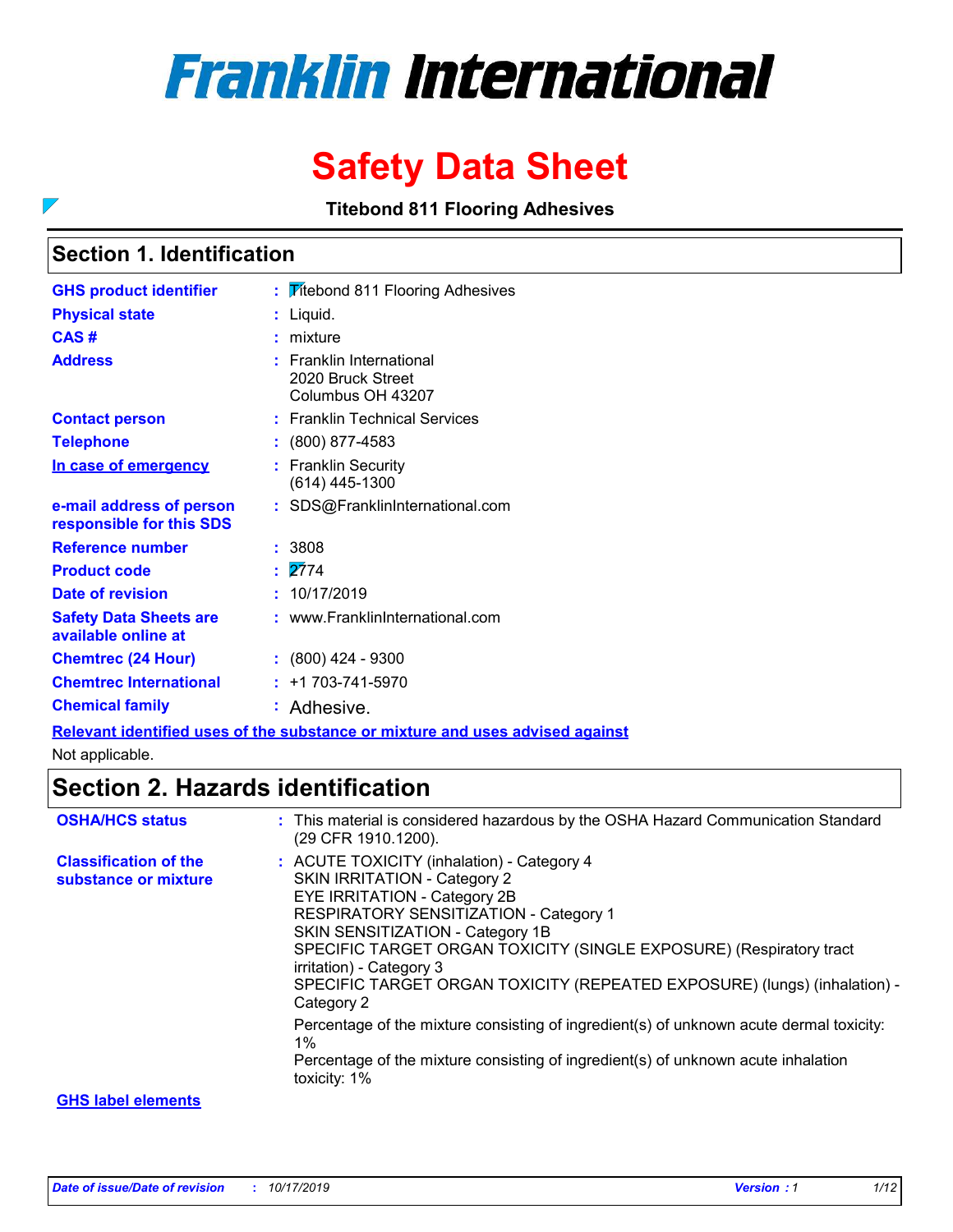### **Section 2. Hazards identification**

| <b>Hazard pictograms</b>                   |                                                                                                                                                                                                                                                                                                                                                                                                                                                                                                                                                                                                                                              |
|--------------------------------------------|----------------------------------------------------------------------------------------------------------------------------------------------------------------------------------------------------------------------------------------------------------------------------------------------------------------------------------------------------------------------------------------------------------------------------------------------------------------------------------------------------------------------------------------------------------------------------------------------------------------------------------------------|
| <b>Signal word</b>                         | Danger                                                                                                                                                                                                                                                                                                                                                                                                                                                                                                                                                                                                                                       |
| <b>Hazard statements</b>                   | : Harmful if inhaled.<br>Causes skin and eye irritation.<br>May cause allergy or asthma symptoms or breathing difficulties if inhaled.<br>May cause an allergic skin reaction.<br>May cause respiratory irritation.<br>May cause damage to organs through prolonged or repeated exposure if inhaled. (lungs)                                                                                                                                                                                                                                                                                                                                 |
| <b>Precautionary statements</b>            |                                                                                                                                                                                                                                                                                                                                                                                                                                                                                                                                                                                                                                              |
| <b>Prevention</b>                          | : Wear protective gloves. Wear respiratory protection. Use only outdoors or in a well-<br>ventilated area. Do not breathe vapor. Wash hands thoroughly after handling.<br>Contaminated work clothing must not be allowed out of the workplace.                                                                                                                                                                                                                                                                                                                                                                                               |
| <b>Response</b>                            | : Get medical attention if you feel unwell. IF INHALED: If breathing is difficult, remove<br>person to fresh air and keep comfortable for breathing. Call a POISON CENTER or<br>physician if you feel unwell. If experiencing respiratory symptoms: Call a POISON<br>CENTER or physician. IF ON SKIN: Wash with plenty of soap and water. Wash<br>contaminated clothing before reuse. If skin irritation or rash occurs: Get medical<br>attention. IF IN EYES: Rinse cautiously with water for several minutes. Remove<br>contact lenses, if present and easy to do. Continue rinsing. If eye irritation persists: Get<br>medical attention. |
| <b>Storage</b>                             | : Store locked up.                                                                                                                                                                                                                                                                                                                                                                                                                                                                                                                                                                                                                           |
| <b>Disposal</b>                            | Dispose of contents and container in accordance with all local, regional, national and<br>international regulations.                                                                                                                                                                                                                                                                                                                                                                                                                                                                                                                         |
| <b>Hazards not otherwise</b><br>classified | : None known.                                                                                                                                                                                                                                                                                                                                                                                                                                                                                                                                                                                                                                |

### **Section 3. Composition/information on ingredients**

| <b>Substance/mixture</b><br>Mixture                                                                                      |                  |                                      |
|--------------------------------------------------------------------------------------------------------------------------|------------------|--------------------------------------|
| Ingredient name                                                                                                          | $\frac{9}{6}$    | <b>CAS number</b>                    |
| Distillates (petroleum), hydrotreated light<br>methylenediphenyl diisocyanate<br>$ 4,4$ '-methylenediphenyl diisocyanate | ≤5<br>l≤1<br>1≤1 | 64742-47-8<br>26447-40-5<br>101-68-8 |

Any concentration shown as a range is to protect confidentiality or is due to batch variation.

**There are no additional ingredients present which, within the current knowledge of the supplier and in the concentrations applicable, are classified as hazardous to health or the environment and hence require reporting in this section.**

**Occupational exposure limits, if available, are listed in Section 8.**

### **Section 4. First aid measures**

**Description of necessary first aid measures**

**Eye contact :**

: Immediately flush eyes with plenty of water, occasionally lifting the upper and lower eyelids. Check for and remove any contact lenses. Continue to rinse for at least 10 minutes. Get medical attention.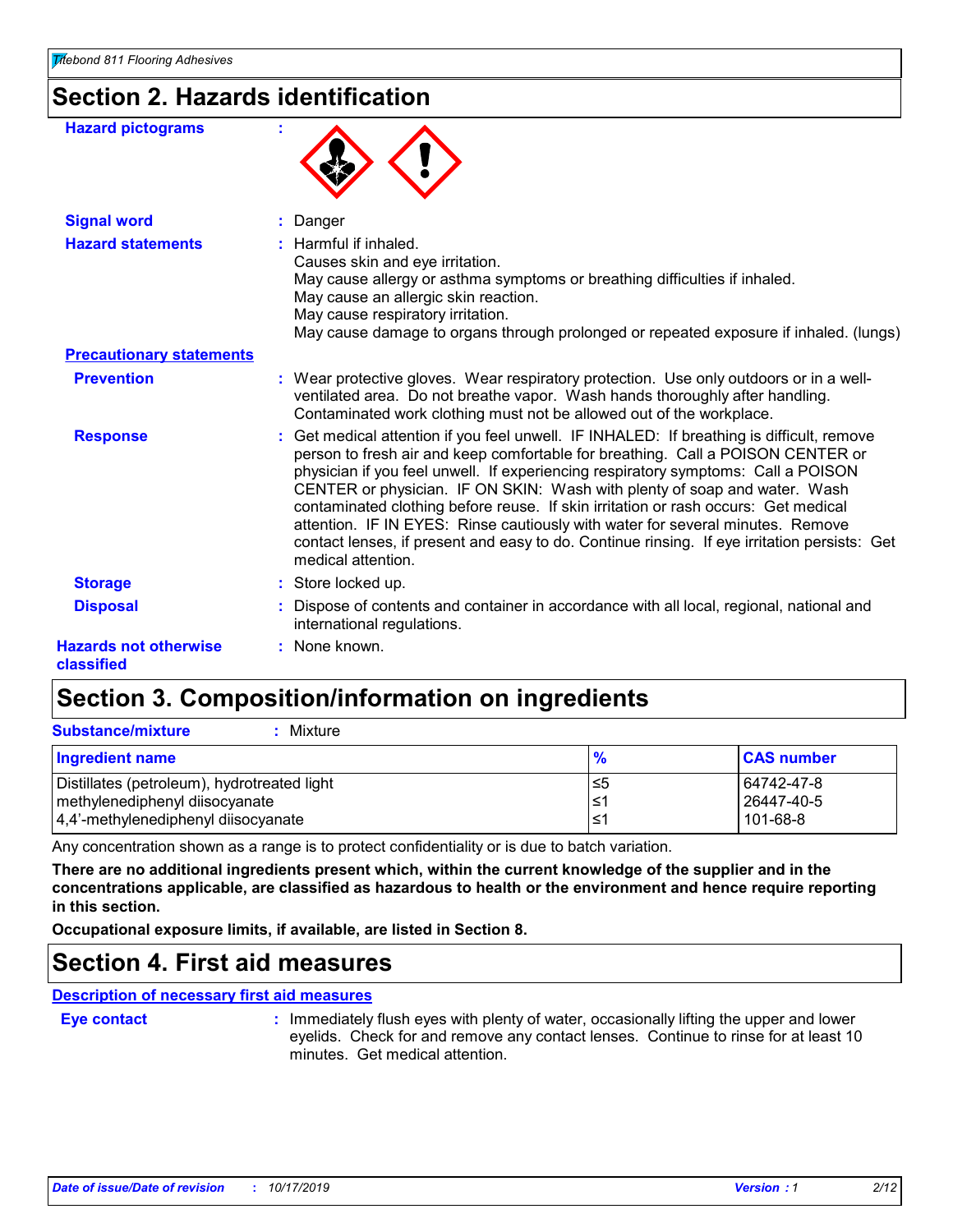# **Section 4. First aid measures**

| <b>Inhalation</b>   | : Remove victim to fresh air and keep at rest in a position comfortable for breathing. If it<br>is suspected that fumes are still present, the rescuer should wear an appropriate mask<br>or self-contained breathing apparatus. If not breathing, if breathing is irregular or if<br>respiratory arrest occurs, provide artificial respiration or oxygen by trained personnel. It<br>may be dangerous to the person providing aid to give mouth-to-mouth resuscitation.<br>Get medical attention. If necessary, call a poison center or physician. If unconscious,<br>place in recovery position and get medical attention immediately. Maintain an open<br>airway. Loosen tight clothing such as a collar, tie, belt or waistband. In the event of any<br>complaints or symptoms, avoid further exposure.       |
|---------------------|-------------------------------------------------------------------------------------------------------------------------------------------------------------------------------------------------------------------------------------------------------------------------------------------------------------------------------------------------------------------------------------------------------------------------------------------------------------------------------------------------------------------------------------------------------------------------------------------------------------------------------------------------------------------------------------------------------------------------------------------------------------------------------------------------------------------|
| <b>Skin contact</b> | : Wash with plenty of soap and water. Remove contaminated clothing and shoes. Wash<br>contaminated clothing thoroughly with water before removing it, or wear gloves.<br>Continue to rinse for at least 10 minutes. Get medical attention. In the event of any<br>complaints or symptoms, avoid further exposure. Wash clothing before reuse. Clean<br>shoes thoroughly before reuse.                                                                                                                                                                                                                                                                                                                                                                                                                             |
| <b>Ingestion</b>    | : Wash out mouth with water. Remove dentures if any. Remove victim to fresh air and<br>keep at rest in a position comfortable for breathing. If material has been swallowed and<br>the exposed person is conscious, give small quantities of water to drink. Stop if the<br>exposed person feels sick as vomiting may be dangerous. Do not induce vomiting<br>unless directed to do so by medical personnel. If vomiting occurs, the head should be<br>kept low so that vomit does not enter the lungs. Get medical attention following<br>exposure or if feeling unwell. Never give anything by mouth to an unconscious person.<br>If unconscious, place in recovery position and get medical attention immediately.<br>Maintain an open airway. Loosen tight clothing such as a collar, tie, belt or waistband. |

| <b>Most important symptoms/effects, acute and delayed</b> |    |                                                                                                                                                                                                                                                                                                                                                                                                               |  |  |  |
|-----------------------------------------------------------|----|---------------------------------------------------------------------------------------------------------------------------------------------------------------------------------------------------------------------------------------------------------------------------------------------------------------------------------------------------------------------------------------------------------------|--|--|--|
| <b>Potential acute health effects</b>                     |    |                                                                                                                                                                                                                                                                                                                                                                                                               |  |  |  |
| <b>Eye contact</b>                                        |    | : Causes eye irritation.                                                                                                                                                                                                                                                                                                                                                                                      |  |  |  |
| <b>Inhalation</b>                                         |    | Harmful if inhaled. May cause respiratory irritation. May cause allergy or asthma<br>symptoms or breathing difficulties if inhaled.                                                                                                                                                                                                                                                                           |  |  |  |
| <b>Skin contact</b>                                       |    | : Causes skin irritation. May cause an allergic skin reaction.                                                                                                                                                                                                                                                                                                                                                |  |  |  |
| <b>Ingestion</b>                                          |    | : No known significant effects or critical hazards.                                                                                                                                                                                                                                                                                                                                                           |  |  |  |
| <b>Over-exposure signs/symptoms</b>                       |    |                                                                                                                                                                                                                                                                                                                                                                                                               |  |  |  |
| <b>Eye contact</b>                                        |    | : Adverse symptoms may include the following:<br>pain or irritation<br>watering<br>redness                                                                                                                                                                                                                                                                                                                    |  |  |  |
| <b>Inhalation</b>                                         |    | Adverse symptoms may include the following:<br>respiratory tract irritation<br>coughing<br>wheezing and breathing difficulties<br>asthma                                                                                                                                                                                                                                                                      |  |  |  |
| <b>Skin contact</b>                                       |    | : Adverse symptoms may include the following:<br>irritation<br>redness                                                                                                                                                                                                                                                                                                                                        |  |  |  |
| <b>Ingestion</b>                                          |    | : No specific data.                                                                                                                                                                                                                                                                                                                                                                                           |  |  |  |
|                                                           |    | Indication of immediate medical attention and special treatment needed, if necessary                                                                                                                                                                                                                                                                                                                          |  |  |  |
| <b>Notes to physician</b>                                 |    | Treat symptomatically. Contact poison treatment specialist immediately if large<br>quantities have been ingested or inhaled.                                                                                                                                                                                                                                                                                  |  |  |  |
| <b>Specific treatments</b>                                | ÷. | No specific treatment.                                                                                                                                                                                                                                                                                                                                                                                        |  |  |  |
| <b>Protection of first-aiders</b>                         |    | No action shall be taken involving any personal risk or without suitable training. If it is<br>suspected that fumes are still present, the rescuer should wear an appropriate mask or<br>self-contained breathing apparatus. It may be dangerous to the person providing aid to<br>give mouth-to-mouth resuscitation. Wash contaminated clothing thoroughly with water<br>before removing it, or wear gloves. |  |  |  |

#### **See toxicological information (Section 11)**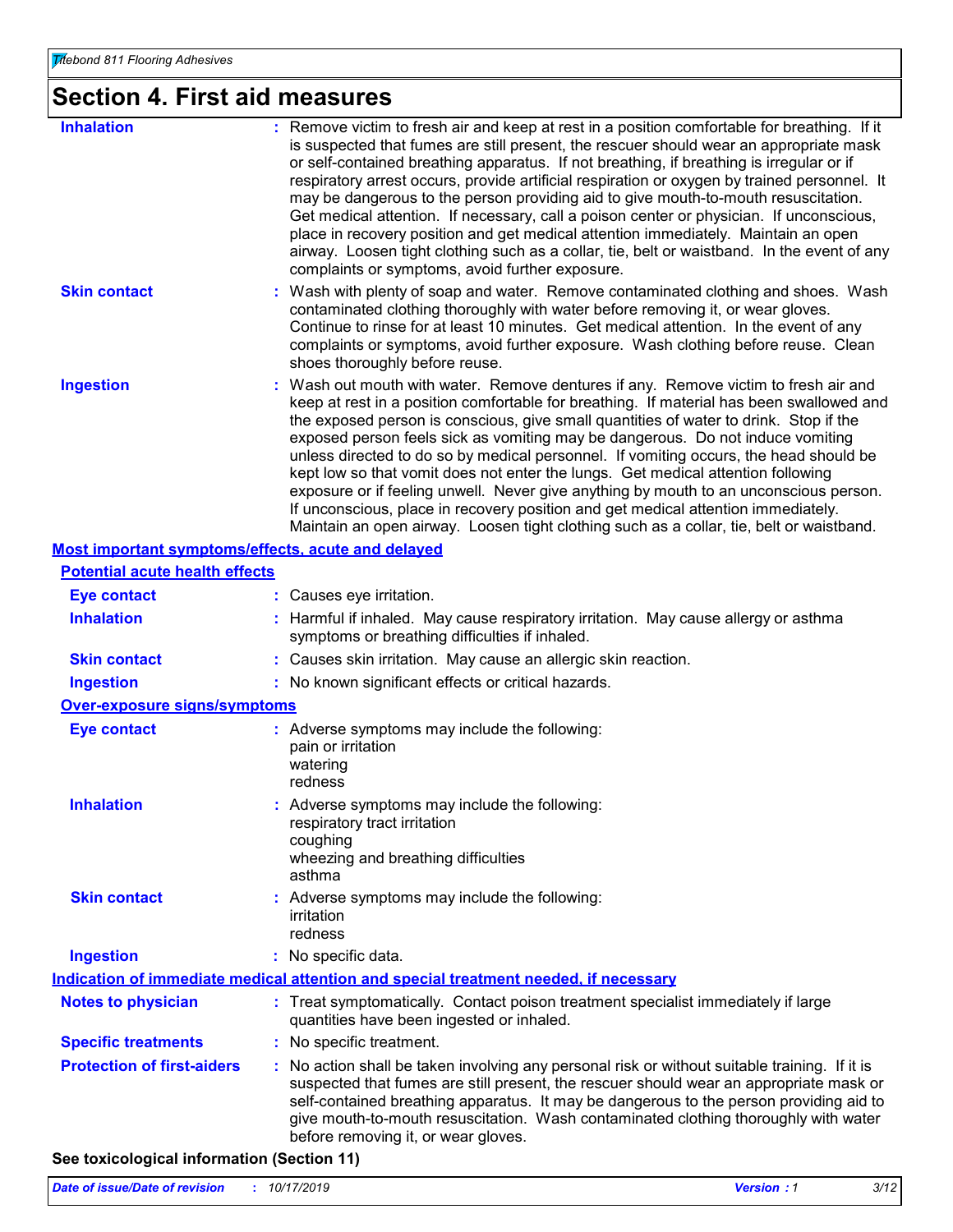### **Section 5. Fire-fighting measures**

| <b>Extinguishing media</b>                               |                                                                                                                                                                                                     |
|----------------------------------------------------------|-----------------------------------------------------------------------------------------------------------------------------------------------------------------------------------------------------|
| <b>Suitable extinguishing</b><br>media                   | : Use an extinguishing agent suitable for the surrounding fire.                                                                                                                                     |
| <b>Unsuitable extinguishing</b><br>media                 | $:$ None known.                                                                                                                                                                                     |
| <b>Specific hazards arising</b><br>from the chemical     | : In a fire or if heated, a pressure increase will occur and the container may burst.                                                                                                               |
| <b>Hazardous thermal</b><br>decomposition products       | : Decomposition products may include the following materials:<br>carbon dioxide<br>carbon monoxide                                                                                                  |
| <b>Special protective actions</b><br>for fire-fighters   | : Promptly isolate the scene by removing all persons from the vicinity of the incident if<br>there is a fire. No action shall be taken involving any personal risk or without suitable<br>training. |
| <b>Special protective</b><br>equipment for fire-fighters | Fire-fighters should wear appropriate protective equipment and self-contained breathing<br>apparatus (SCBA) with a full face-piece operated in positive pressure mode.                              |

#### **Section 6. Accidental release measures**

#### **Environmental precautions Personal precautions, protective equipment and emergency procedures** Stop leak if without risk. Move containers from spill area. Approach release from upwind. Prevent entry into sewers, water courses, basements or confined areas. Wash spillages into an effluent treatment plant or proceed as follows. Contain and collect spillage with non-combustible, absorbent material e.g. sand, earth, vermiculite or diatomaceous earth and place in container for disposal according to local regulations (see Section 13). Dispose of via a licensed waste disposal contractor. Contaminated absorbent material may pose the same hazard as the spilled product. Note: see Section 1 for emergency contact information and Section 13 for waste disposal. **:** Avoid dispersal of spilled material and runoff and contact with soil, waterways, drains **:** No action shall be taken involving any personal risk or without suitable training. Evacuate surrounding areas. Keep unnecessary and unprotected personnel from entering. Do not touch or walk through spilled material. Avoid breathing vapor or mist. Provide adequate ventilation. Wear appropriate respirator when ventilation is inadequate. Put on appropriate personal protective equipment. and sewers. Inform the relevant authorities if the product has caused environmental pollution (sewers, waterways, soil or air). **Large spill :** Stop leak if without risk. Move containers from spill area. Dilute with water and mop up if water-soluble. Alternatively, or if water-insoluble, absorb with an inert dry material and place in an appropriate waste disposal container. Dispose of via a licensed waste disposal contractor. **Small spill : Methods and materials for containment and cleaning up For non-emergency personnel For emergency responders :** If specialized clothing is required to deal with the spillage, take note of any information in Section 8 on suitable and unsuitable materials. See also the information in "For nonemergency personnel".

### **Section 7. Handling and storage**

#### **Precautions for safe handling**

| <b>Protective measures</b> | : Put on appropriate personal protective equipment (see Section 8). Persons with a<br>history of skin sensitization problems or asthma, allergies or chronic or recurrent<br>respiratory disease should not be employed in any process in which this product is used.<br>Do not get in eyes or on skin or clothing. Do not breathe vapor or mist. Do not ingest.<br>Use only with adequate ventilation. Wear appropriate respirator when ventilation is<br>inadequate. Keep in the original container or an approved alternative made from a<br>compatible material, kept tightly closed when not in use. Empty containers retain |
|----------------------------|-----------------------------------------------------------------------------------------------------------------------------------------------------------------------------------------------------------------------------------------------------------------------------------------------------------------------------------------------------------------------------------------------------------------------------------------------------------------------------------------------------------------------------------------------------------------------------------------------------------------------------------|
|                            | product residue and can be hazardous. Do not reuse container.                                                                                                                                                                                                                                                                                                                                                                                                                                                                                                                                                                     |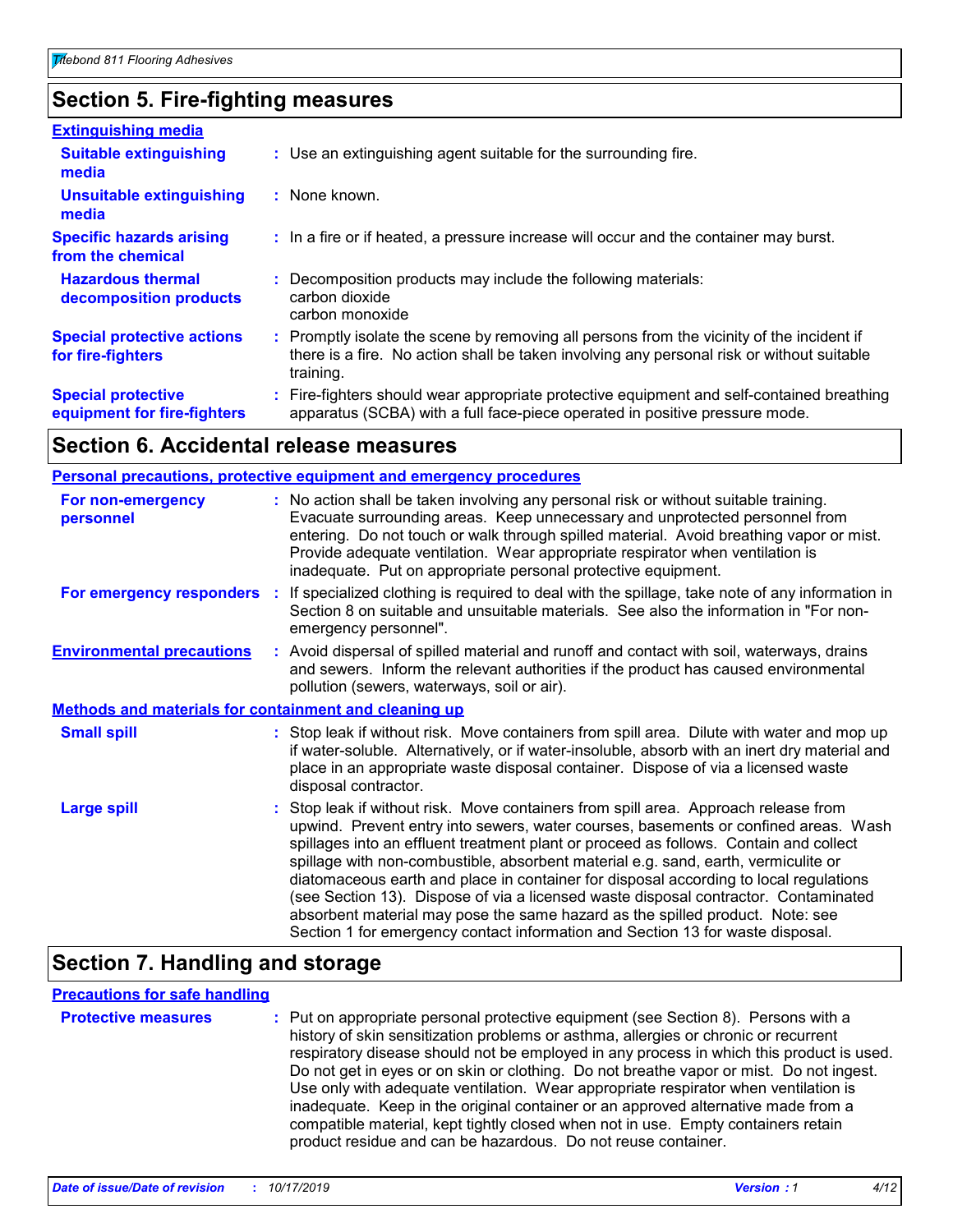### **Section 7. Handling and storage**

| <b>Advice on general</b><br>occupational hygiene                                 | : Eating, drinking and smoking should be prohibited in areas where this material is<br>handled, stored and processed. Workers should wash hands and face before eating,<br>drinking and smoking. Remove contaminated clothing and protective equipment before<br>entering eating areas. See also Section 8 for additional information on hygiene<br>measures.                                                                                                                                                                                                                                       |
|----------------------------------------------------------------------------------|-----------------------------------------------------------------------------------------------------------------------------------------------------------------------------------------------------------------------------------------------------------------------------------------------------------------------------------------------------------------------------------------------------------------------------------------------------------------------------------------------------------------------------------------------------------------------------------------------------|
| <b>Conditions for safe storage,</b><br>including any<br><b>incompatibilities</b> | : Store in accordance with local regulations. Store in original container protected from<br>direct sunlight in a dry, cool and well-ventilated area, away from incompatible materials<br>(see Section 10) and food and drink. Store locked up. Keep container tightly closed<br>and sealed until ready for use. Containers that have been opened must be carefully<br>resealed and kept upright to prevent leakage. Do not store in unlabeled containers.<br>Use appropriate containment to avoid environmental contamination. See Section 10 for<br>incompatible materials before handling or use. |

### **Section 8. Exposure controls/personal protection**

#### **Control parameters**

#### **Occupational exposure limits**

| <b>Ingredient name</b>                                                                                               |                                  | <b>Exposure limits</b>                                                                                                                                                                                                                                                                                                                                                                                                                                                                                                                                                          |
|----------------------------------------------------------------------------------------------------------------------|----------------------------------|---------------------------------------------------------------------------------------------------------------------------------------------------------------------------------------------------------------------------------------------------------------------------------------------------------------------------------------------------------------------------------------------------------------------------------------------------------------------------------------------------------------------------------------------------------------------------------|
| Distillates (petroleum), hydrotreated light<br>methylenediphenyl diisocyanate<br>4,4'-methylenediphenyl diisocyanate |                                  | ACGIH TLV (United States, 3/2017). Absorbed through skin.<br>TWA: 200 mg/m <sup>3</sup> , (as total hydrocarbon vapor) 8 hours.<br>None.<br>ACGIH TLV (United States, 3/2017).<br>TWA: 0.005 ppm 8 hours.<br>OSHA PEL 1989 (United States, 3/1989).<br>CEIL: 0.02 ppm<br>CEIL: 0.2 mg/m <sup>3</sup><br>NIOSH REL (United States, 10/2016).<br>TWA: 0.05 mg/m <sup>3</sup> 10 hours.<br>TWA: 0.005 ppm 10 hours.<br>CEIL: 0.2 mg/m <sup>3</sup> 10 minutes.<br>CEIL: 0.02 ppm 10 minutes.<br>OSHA PEL (United States, 6/2016).<br>CEIL: 0.02 ppm<br>CEIL: 0.2 mg/m <sup>3</sup> |
| <b>Appropriate engineering</b><br><b>controls</b>                                                                    | recommended or statutory limits. | : Use only with adequate ventilation. Use process enclosures, local exhaust ventilation or<br>other engineering controls to keep worker exposure to airborne contaminants below any                                                                                                                                                                                                                                                                                                                                                                                             |
| <b>Environmental exposure</b><br><b>controls</b>                                                                     | t.                               | Emissions from ventilation or work process equipment should be checked to ensure<br>they comply with the requirements of environmental protection legislation. In some<br>cases, fume scrubbers, filters or engineering modifications to the process equipment<br>will be necessary to reduce emissions to acceptable levels.                                                                                                                                                                                                                                                   |
| <b>Individual protection measures</b>                                                                                |                                  |                                                                                                                                                                                                                                                                                                                                                                                                                                                                                                                                                                                 |
| <b>Hygiene measures</b>                                                                                              |                                  | : Wash hands, forearms and face thoroughly after handling chemical products, before<br>eating, smoking and using the lavatory and at the end of the working period.<br>Appropriate techniques should be used to remove potentially contaminated clothing.<br>Contaminated work clothing should not be allowed out of the workplace. Wash<br>contaminated clothing before reusing. Ensure that eyewash stations and safety<br>showers are close to the workstation location.                                                                                                     |
| <b>Eye/face protection</b>                                                                                           |                                  | Safety eyewear complying with an approved standard should be used when a risk<br>assessment indicates this is necessary to avoid exposure to liquid splashes, mists,<br>gases or dusts. If contact is possible, the following protection should be worn, unless<br>the assessment indicates a higher degree of protection: chemical splash goggles.                                                                                                                                                                                                                             |
| <b>Skin protection</b>                                                                                               |                                  |                                                                                                                                                                                                                                                                                                                                                                                                                                                                                                                                                                                 |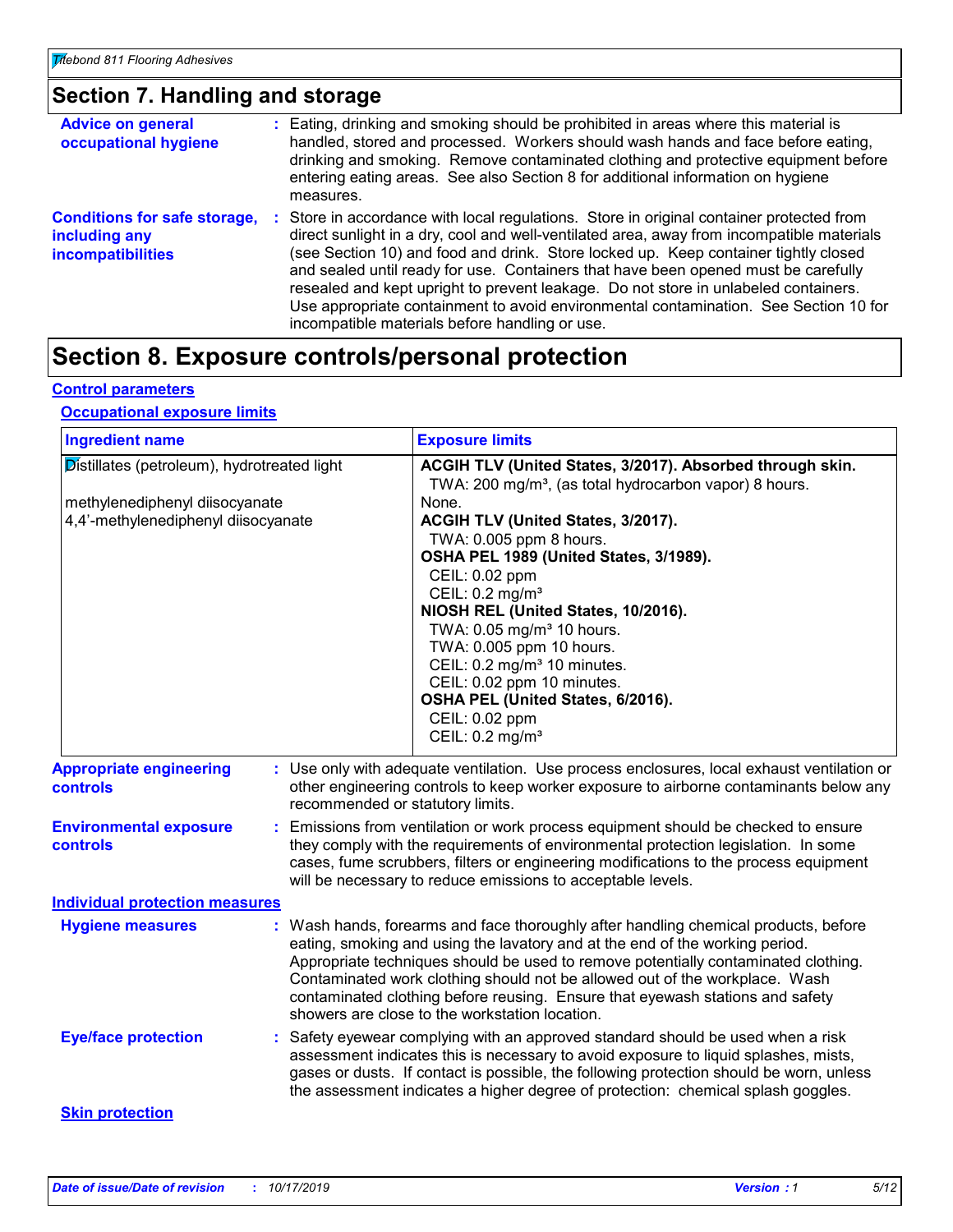### **Section 8. Exposure controls/personal protection**

| <b>Hand protection</b>        | : Chemical-resistant, impervious gloves complying with an approved standard should be<br>worn at all times when handling chemical products if a risk assessment indicates this is<br>necessary. Considering the parameters specified by the glove manufacturer, check<br>during use that the gloves are still retaining their protective properties. It should be<br>noted that the time to breakthrough for any glove material may be different for different<br>glove manufacturers. In the case of mixtures, consisting of several substances, the<br>protection time of the gloves cannot be accurately estimated. |
|-------------------------------|------------------------------------------------------------------------------------------------------------------------------------------------------------------------------------------------------------------------------------------------------------------------------------------------------------------------------------------------------------------------------------------------------------------------------------------------------------------------------------------------------------------------------------------------------------------------------------------------------------------------|
| <b>Body protection</b>        | : Personal protective equipment for the body should be selected based on the task being<br>performed and the risks involved and should be approved by a specialist before<br>handling this product.                                                                                                                                                                                                                                                                                                                                                                                                                    |
| <b>Other skin protection</b>  | : Appropriate footwear and any additional skin protection measures should be selected<br>based on the task being performed and the risks involved and should be approved by a<br>specialist before handling this product.                                                                                                                                                                                                                                                                                                                                                                                              |
| <b>Respiratory protection</b> | : Based on the hazard and potential for exposure, select a respirator that meets the<br>appropriate standard or certification. Respirators must be used according to a<br>respiratory protection program to ensure proper fitting, training, and other important<br>aspects of use.                                                                                                                                                                                                                                                                                                                                    |

### **Section 9. Physical and chemical properties**

| : Liquid. [Paste.]                                               |
|------------------------------------------------------------------|
| Brown.                                                           |
| Faint odor.                                                      |
| $\cdot$ Not available.                                           |
| : Not applicable.                                                |
| : Not available.                                                 |
| : Not available.                                                 |
| Closed cup: $>93.3^{\circ}$ C ( $>199.9^{\circ}$ F) [Setaflash.] |
| : Not available.                                                 |
| : Not available.                                                 |
| : Not available.                                                 |
| $: 28$ g/l                                                       |
| $: 3.9\%$ (w/w)                                                  |
| : Not available.                                                 |
| : 1.39                                                           |
| Insoluble in the following materials: cold water and hot water.  |
| : Not available.                                                 |
| : Not available.                                                 |
| $:$ Not available.                                               |
| : Not available.                                                 |
| : Not available.                                                 |
|                                                                  |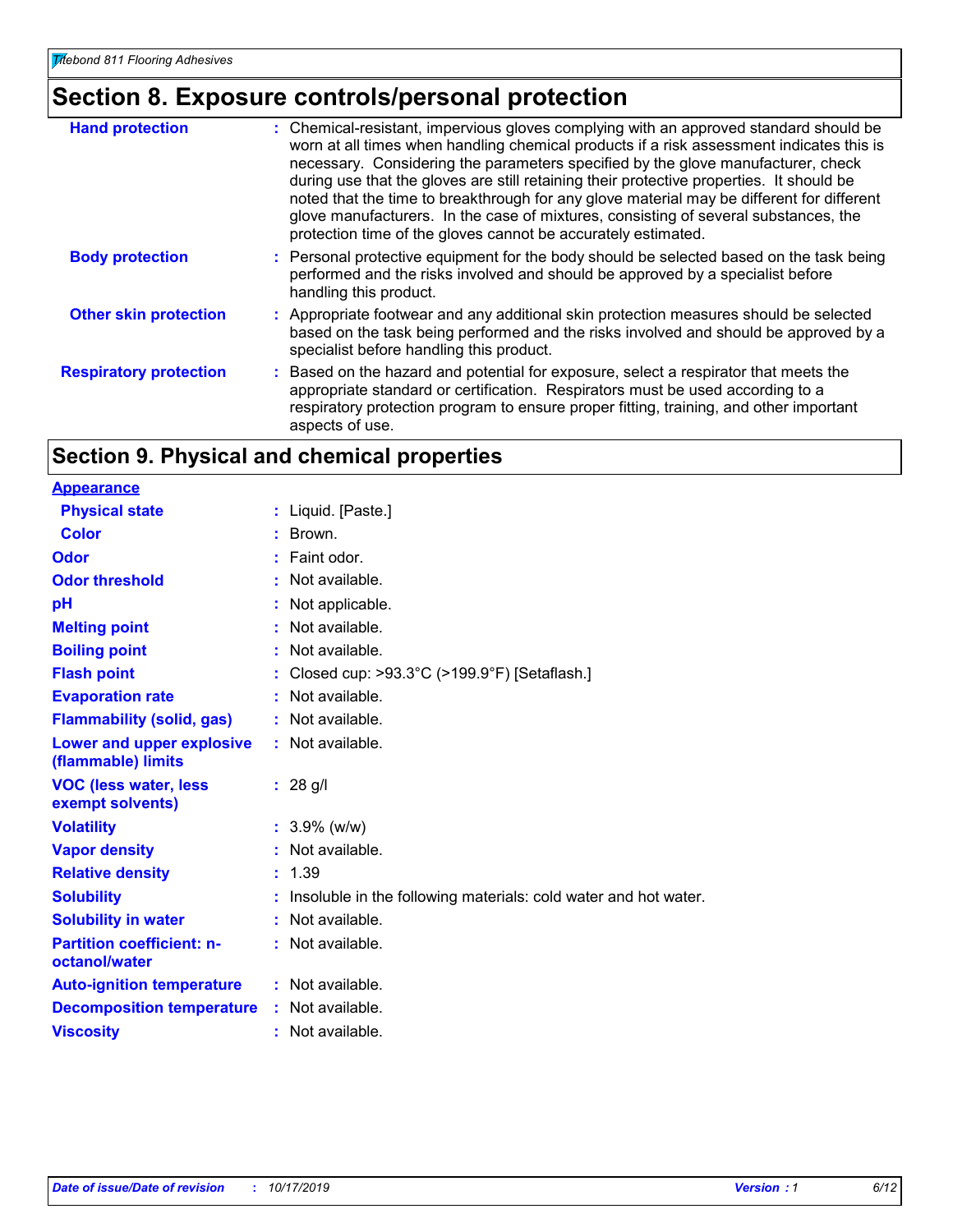### **Section 10. Stability and reactivity**

| <b>Reactivity</b>                            | : No specific test data related to reactivity available for this product or its ingredients.            |
|----------------------------------------------|---------------------------------------------------------------------------------------------------------|
| <b>Chemical stability</b>                    | : The product is stable.                                                                                |
| <b>Possibility of hazardous</b><br>reactions | : Hazardous reactions or instability may occur under certain conditions of storage or use.              |
| <b>Conditions to avoid</b>                   | : No specific data.                                                                                     |
| <b>Incompatible materials</b>                | No specific data.                                                                                       |
| <b>Hazardous decomposition</b><br>products   | Under normal conditions of storage and use, hazardous decomposition products should<br>not be produced. |

### **Section 11. Toxicological information**

#### **Information on toxicological effects**

#### **Acute toxicity**

| <b>Product/ingredient name</b>             | <b>Result</b> | <b>Species</b> | <b>Dose</b> | <b>Exposure</b> |
|--------------------------------------------|---------------|----------------|-------------|-----------------|
| $ 4,4'$ -methylenediphenyl<br>diisocyanate | LD50 Oral     | Rat            | 9200 mg/kg  |                 |

#### **Irritation/Corrosion**

| <b>Product/ingredient name</b>         | <b>Result</b>            | <b>Species</b> | <b>Score</b> | <b>Exposure</b>   | <b>Observation</b> |
|----------------------------------------|--------------------------|----------------|--------------|-------------------|--------------------|
| 4,4'-methylenediphenyl<br>diisocyanate | Eyes - Moderate irritant | Rabbit         |              | 100<br>milligrams |                    |

#### **Conclusion/Summary**

**Skin Example 20 Skin Skin is May cause skin irritation. Contains isocyanates. May be harmful if absorbed through** skin.

### **Eyes :** This product may irritate eyes upon contact.

**Respiratory :** May cause respiratory irritation.

#### **Sensitization**

Not available.

#### **Conclusion/Summary**

**Skin Example 20 Skin :** Contains isocyanates. May cause sensitization by skin contact. Once sensitized, a severe allergic reaction may occur when subsequently exposed to very low levels.

**Respiratory <b>:** Contains isocyanates. May cause sensitization by inhalation. Once sensitized, a severe allergic reaction may occur when subsequently exposed to very low levels.

#### **Mutagenicity**

Not available.

#### **Carcinogenicity**

Not available.

#### **Classification**

| <b>Product/ingredient name</b>             | <b>OSHA</b> | <b>IARC</b> | <b>NTP</b> |
|--------------------------------------------|-------------|-------------|------------|
| $ 4,4$ '-methylenediphenyl<br>diisocyanate |             |             |            |
|                                            |             |             |            |

#### **Reproductive toxicity**

Not available.

#### **Teratogenicity**

Not available.

#### **Specific target organ toxicity (single exposure)**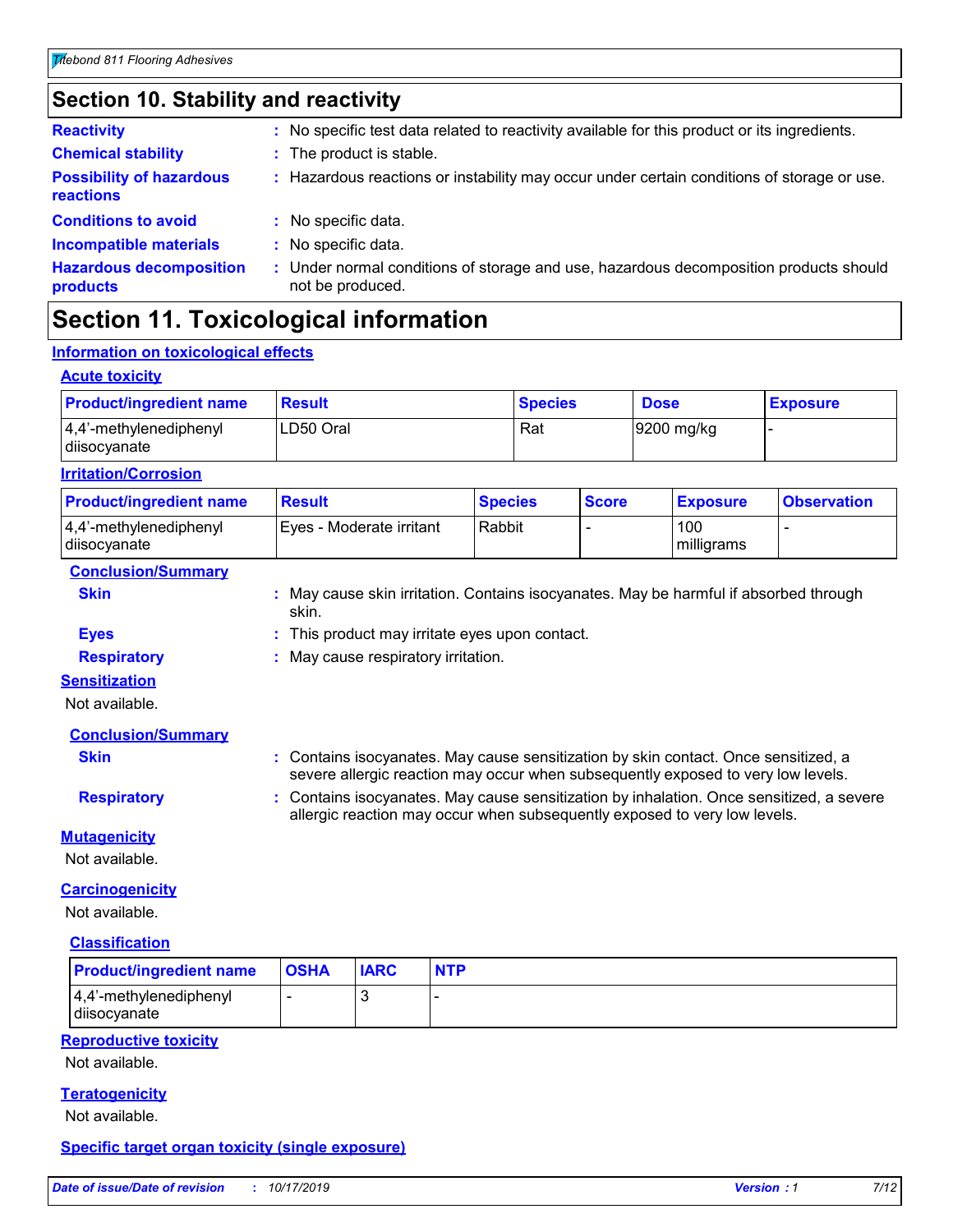# **Section 11. Toxicological information**

| <b>Name</b>                            | <b>Category</b> | <b>Route of</b><br>exposure | <b>Target organs</b>                    |
|----------------------------------------|-----------------|-----------------------------|-----------------------------------------|
| <b>Titebond 811 Flooring Adhesives</b> | Category 3      | Not applicable.             | Respiratory tract<br>l irritation       |
| methylenediphenyl diisocyanate         | Category 3      | Not applicable.             | Respiratory tract<br>l irritation       |
| 4,4'-methylenediphenyl diisocyanate    | Category 3      | Not applicable.             | Respiratory tract<br><b>lirritation</b> |

#### **Specific target organ toxicity (repeated exposure)**

| <b>Name</b>                         | <b>Category</b> | <b>Route of</b><br><b>exposure</b> | <b>Target organs</b> |
|-------------------------------------|-----------------|------------------------------------|----------------------|
| Mitebond 811 Flooring Adhesives     | Category 2      | Inhalation                         | <b>lungs</b>         |
| methylenediphenyl diisocyanate      | Category 2      | I Not determined                   | Not determined       |
| 4,4'-methylenediphenyl diisocyanate | Category 2      | Not determined                     | Not determined       |

#### **Aspiration hazard**

| <b>Name</b>                                 | Result                                |
|---------------------------------------------|---------------------------------------|
| Distillates (petroleum), hydrotreated light | <b>ASPIRATION HAZARD - Category 1</b> |

| <b>Information on the likely</b><br>routes of exposure | : Routes of entry anticipated: Oral, Dermal, Inhalation.                                                                                   |
|--------------------------------------------------------|--------------------------------------------------------------------------------------------------------------------------------------------|
| <b>Potential acute health effects</b>                  |                                                                                                                                            |
| <b>Eye contact</b>                                     | : Causes eye irritation.                                                                                                                   |
| <b>Inhalation</b>                                      | Harmful if inhaled. May cause respiratory irritation. May cause allergy or asthma<br>symptoms or breathing difficulties if inhaled.        |
| <b>Skin contact</b>                                    | : Causes skin irritation. May cause an allergic skin reaction.                                                                             |
| <b>Ingestion</b>                                       | : No known significant effects or critical hazards.                                                                                        |
|                                                        | Symptoms related to the physical, chemical and toxicological characteristics                                                               |
| <b>Eye contact</b>                                     | : Adverse symptoms may include the following:<br>pain or irritation<br>watering<br>redness                                                 |
| <b>Inhalation</b>                                      | : Adverse symptoms may include the following:<br>respiratory tract irritation<br>coughing<br>wheezing and breathing difficulties<br>asthma |
| <b>Skin contact</b>                                    | : Adverse symptoms may include the following:<br>irritation<br>redness                                                                     |
| <b>Ingestion</b>                                       | : No specific data.                                                                                                                        |
|                                                        | Delayed and immediate effects and also chronic effects from short and long term exposure                                                   |
| <b>Short term exposure</b>                             |                                                                                                                                            |
| <b>Potential immediate</b><br>effects                  | : Not available.                                                                                                                           |
| <b>Potential delayed effects</b>                       | : Not available.                                                                                                                           |
| <b>Long term exposure</b>                              |                                                                                                                                            |
| <b>Potential immediate</b><br>effects                  | : Not available.                                                                                                                           |
| <b>Potential delayed effects : Not available.</b>      |                                                                                                                                            |
|                                                        |                                                                                                                                            |

**Potential chronic health effects**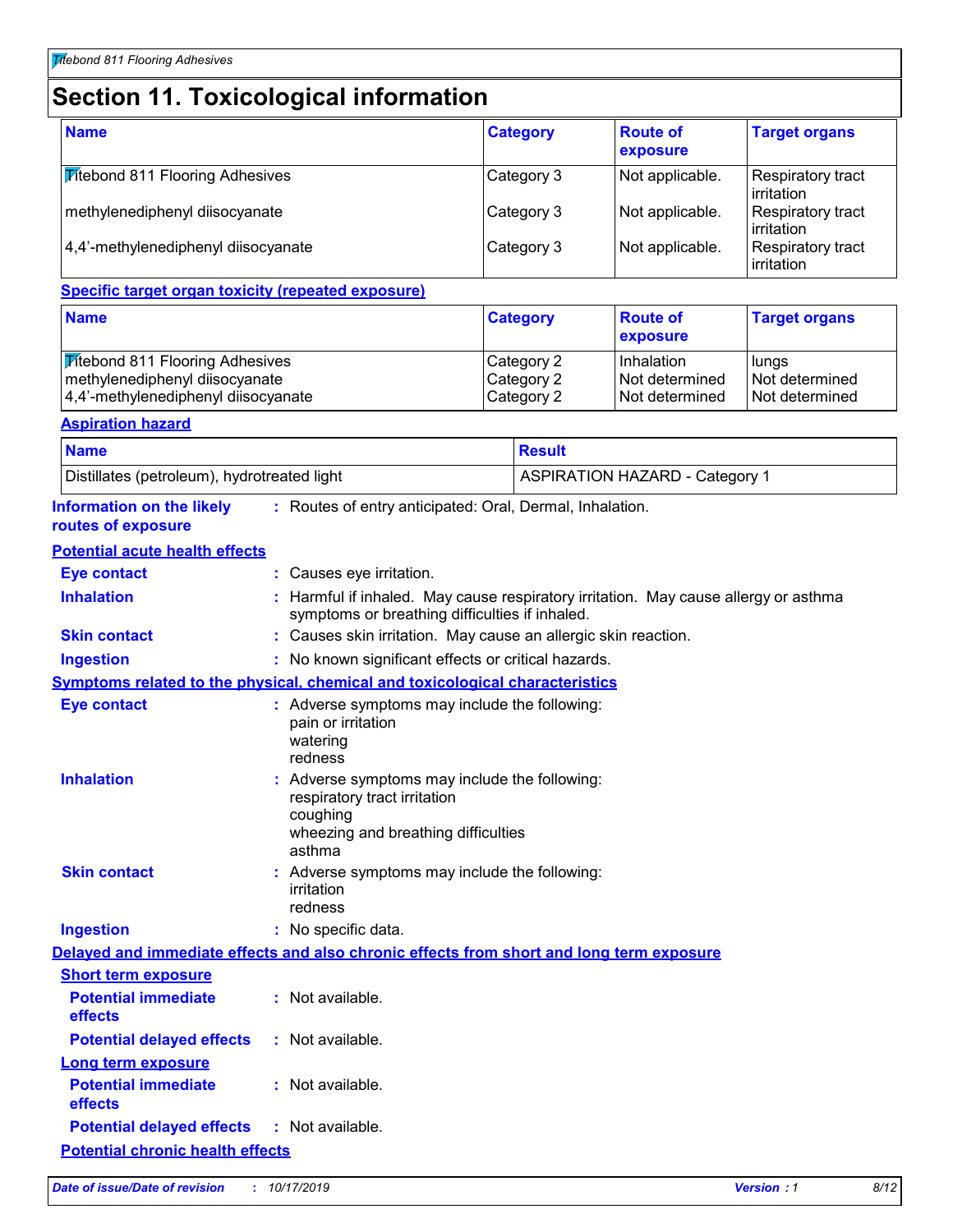### **Section 11. Toxicological information**

Not available.

| <b>Conclusion/Summary</b>             | : Contains isocyanates. May cause allergic reactions in certain individuals. Once<br>sensitized, a severe allergic reaction may occur when subsequently exposed to very low<br>levels.    |
|---------------------------------------|-------------------------------------------------------------------------------------------------------------------------------------------------------------------------------------------|
| General                               | : May cause damage to organs through prolonged or repeated exposure if inhaled. Once<br>sensitized, a severe allergic reaction may occur when subsequently exposed to very low<br>levels. |
| <b>Carcinogenicity</b>                | : No known significant effects or critical hazards.                                                                                                                                       |
| <b>Mutagenicity</b>                   | : No known significant effects or critical hazards.                                                                                                                                       |
| <b>Teratogenicity</b>                 | : No known significant effects or critical hazards.                                                                                                                                       |
| <b>Developmental effects</b>          | : No known significant effects or critical hazards.                                                                                                                                       |
| <b>Fertility effects</b>              | : No known significant effects or critical hazards.                                                                                                                                       |
| <b>Numerical measures of toxicity</b> |                                                                                                                                                                                           |
| <b>Acute toxicity estimates</b>       |                                                                                                                                                                                           |

## **Inhalation (vapors)** 11 mg/l **Route ATE value ATE value**

### **Section 12. Ecological information**

#### **Toxicity**

| <b>Product/ingredient name</b>                 | <b>Result</b>                    | <b>Species</b>             | <b>Exposure</b> |
|------------------------------------------------|----------------------------------|----------------------------|-----------------|
| Distillates (petroleum),<br>hydrotreated light | Acute LC50 2200 µg/l Fresh water | Fish - Lepomis macrochirus | 4 davs          |

#### **Persistence and degradability**

Not available.

#### **Bioaccumulative potential**

| <b>Product/ingredient name</b>                                                  | $\mathsf{LogP}_\mathsf{ow}$ | <b>BCF</b> | <b>Potential</b> |
|---------------------------------------------------------------------------------|-----------------------------|------------|------------------|
| methylenediphenyl<br>diisocyanate<br>$ 4,4'$ -methylenediphenyl<br>diisocyanate | 4.51<br>4.51                | 200<br>200 | low<br>low       |
| -----------                                                                     |                             |            |                  |

**Mobility in soil**

**Soil/water partition coefficient (Koc)** 

**:** Not available.

### **Other adverse effects** : No known significant effects or critical hazards.

### **Section 13. Disposal considerations**

The generation of waste should be avoided or minimized wherever possible. Disposal of this product, solutions and any by-products should at all times comply with the requirements of environmental protection and waste disposal legislation and any regional local authority requirements. Dispose of surplus and non-recyclable products via a licensed waste disposal contractor. Waste should not be disposed of untreated to the sewer unless fully compliant with the requirements of all authorities with jurisdiction. Waste packaging should be recycled. Incineration or landfill should only be considered when recycling is not feasible. This material and its container must be disposed of in a safe way. Care should be taken when handling emptied containers that have not been cleaned or rinsed out. Empty containers or liners may retain some product residues. Avoid dispersal of spilled material and runoff and contact with soil, waterways, drains and sewers. **Disposal methods :**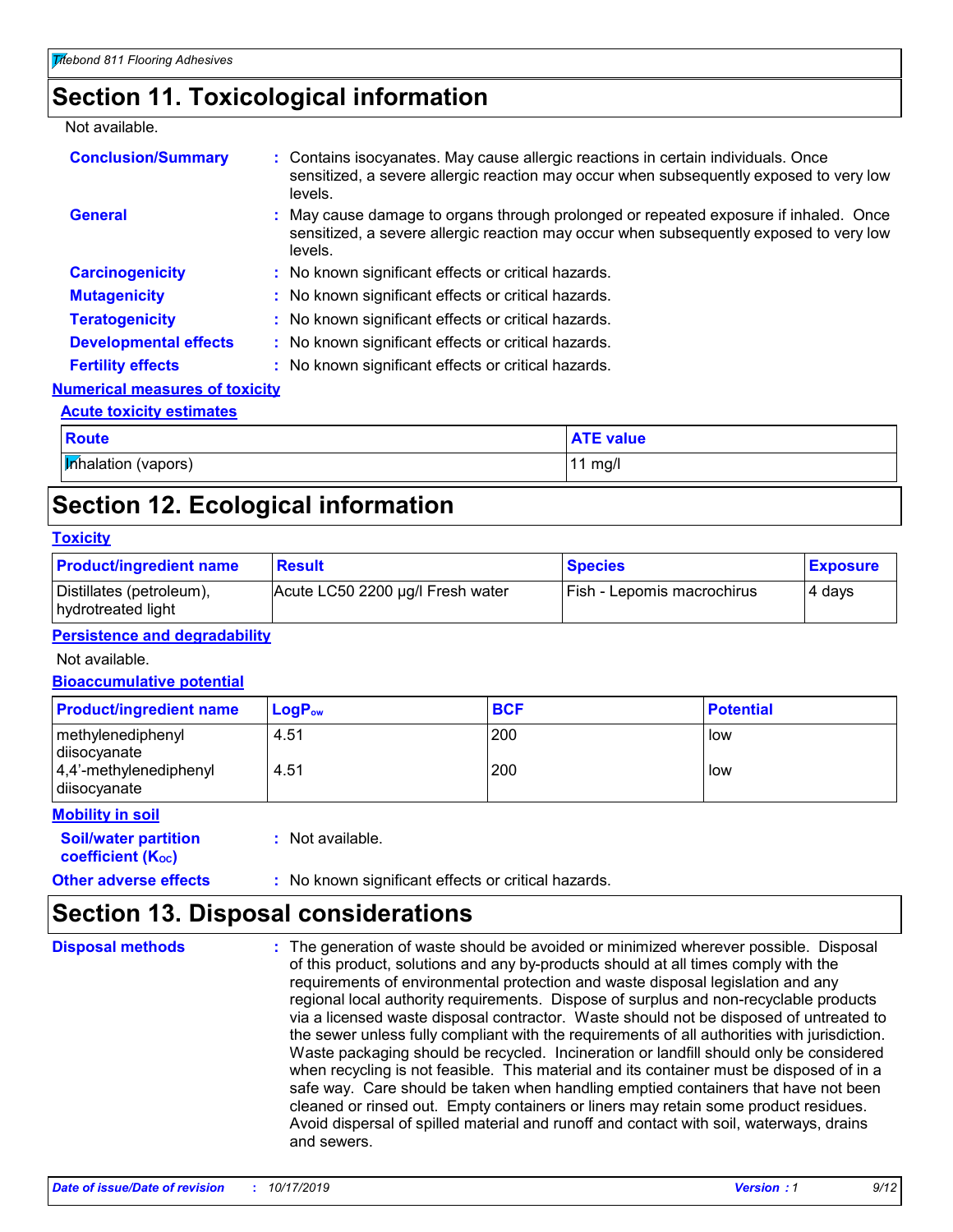### **Section 14. Transport information**

|                                      | <b>DOT</b><br><b>Classification</b> | <b>TDG</b><br><b>Classification</b> | <b>Mexico</b><br><b>Classification</b> | <b>ADR/RID</b> | <b>IMDG</b>    | <b>IATA</b>    |
|--------------------------------------|-------------------------------------|-------------------------------------|----------------------------------------|----------------|----------------|----------------|
| <b>UN number</b>                     | Not regulated.                      | Not regulated.                      | Not regulated.                         | Not regulated. | Not regulated. | Not regulated. |
| <b>UN proper</b><br>shipping name    |                                     |                                     |                                        |                |                |                |
| <b>Transport</b><br>hazard class(es) |                                     |                                     |                                        |                |                |                |
| <b>Packing group</b>                 | $\overline{\phantom{0}}$            |                                     |                                        |                |                |                |
| <b>Environmental</b><br>hazards      | No.                                 | No.                                 | No.                                    | No.            | No.            | No.            |

### **Section 15. Regulatory information**

#### **U.S. Federal regulations**

#### **SARA 302/304**

#### **Composition/information on ingredients**

No products were found.

# **SARA 311/312**

**SARA 304 RQ :** Not applicable.

#### **Classification :** ACUTE TOXICITY (inhalation) - Category 4 SKIN IRRITATION - Category 2 EYE IRRITATION - Category 2B RESPIRATORY SENSITIZATION - Category 1 SKIN SENSITIZATION - Category 1B SPECIFIC TARGET ORGAN TOXICITY (SINGLE EXPOSURE) (Respiratory tract irritation) - Category 3 SPECIFIC TARGET ORGAN TOXICITY (REPEATED EXPOSURE) (lungs) (inhalation) - Category 2

#### **Composition/information on ingredients**

| <b>Name</b>                    | $\frac{9}{6}$ | <b>Classification</b>                                                                                                              |  |
|--------------------------------|---------------|------------------------------------------------------------------------------------------------------------------------------------|--|
| Distillates (petroleum),       | ≤5            | FLAMMABLE LIQUIDS - Category 4<br><b>ASPIRATION HAZARD - Category 1</b>                                                            |  |
| hydrotreated light             |               |                                                                                                                                    |  |
| methylenediphenyl diisocyanate | ≤1            | ACUTE TOXICITY (inhalation) - Category 4                                                                                           |  |
|                                |               | SKIN IRRITATION - Category 2                                                                                                       |  |
|                                |               | EYE IRRITATION - Category 2A                                                                                                       |  |
|                                |               | RESPIRATORY SENSITIZATION - Category 1                                                                                             |  |
|                                |               | SKIN SENSITIZATION - Category 1<br>SPECIFIC TARGET ORGAN TOXICITY (SINGLE EXPOSURE)<br>(Respiratory tract irritation) - Category 3 |  |
|                                |               |                                                                                                                                    |  |
|                                |               |                                                                                                                                    |  |
|                                |               | SPECIFIC TARGET ORGAN TOXICITY (REPEATED                                                                                           |  |
|                                |               | EXPOSURE) - Category 2                                                                                                             |  |
| 4,4'-methylenediphenyl         | ≤1            | <b>ACUTE TOXICITY (inhalation) - Category 4</b>                                                                                    |  |
| diisocyanate                   |               | <b>SKIN IRRITATION - Category 2</b>                                                                                                |  |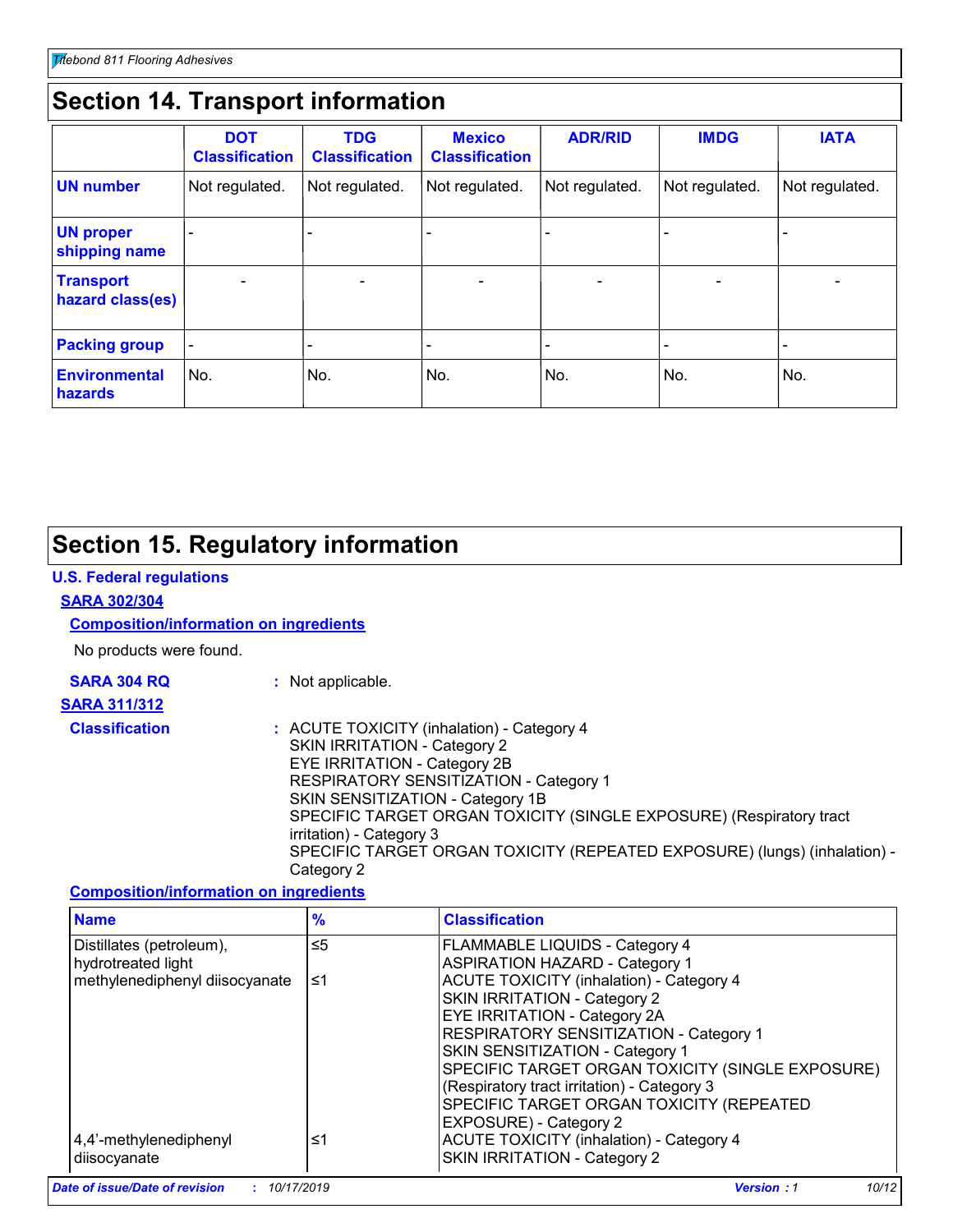### **Section 15. Regulatory information**

|  | <b>EYE IRRITATION - Category 2A</b><br><b>RESPIRATORY SENSITIZATION - Category 1</b><br><b>SKIN SENSITIZATION - Category 1</b><br>SPECIFIC TARGET ORGAN TOXICITY (SINGLE EXPOSURE)<br>(Respiratory tract irritation) - Category 3<br>SPECIFIC TARGET ORGAN TOXICITY (REPEATED<br><b>EXPOSURE)</b> - Category 2 |
|--|----------------------------------------------------------------------------------------------------------------------------------------------------------------------------------------------------------------------------------------------------------------------------------------------------------------|
|--|----------------------------------------------------------------------------------------------------------------------------------------------------------------------------------------------------------------------------------------------------------------------------------------------------------------|

| <b>State regulations</b>                                                    |                                                  |  |  |  |
|-----------------------------------------------------------------------------|--------------------------------------------------|--|--|--|
| <b>Massachusetts</b>                                                        | : None of the components are listed.             |  |  |  |
| <b>New York</b>                                                             | : None of the components are listed.             |  |  |  |
| <b>New Jersey</b>                                                           | None of the components are listed.               |  |  |  |
| <b>Pennsylvania</b>                                                         | The following components are listed: SOYBEAN OIL |  |  |  |
| <b>International regulations</b>                                            |                                                  |  |  |  |
| <b>Chemical Weapon Convention List Schedules I, II &amp; III Chemicals</b>  |                                                  |  |  |  |
| Not listed.                                                                 |                                                  |  |  |  |
| <b>Montreal Protocol</b>                                                    |                                                  |  |  |  |
| Not listed.                                                                 |                                                  |  |  |  |
|                                                                             |                                                  |  |  |  |
| <b>Stockholm Convention on Persistent Organic Pollutants</b><br>Not listed. |                                                  |  |  |  |
|                                                                             |                                                  |  |  |  |
| <b>UNECE Aarhus Protocol on POPs and Heavy Metals</b>                       |                                                  |  |  |  |
| Not listed.                                                                 |                                                  |  |  |  |
| <b>Inventory list</b>                                                       |                                                  |  |  |  |
| China                                                                       | : All components are listed or exempted.         |  |  |  |
| <b>United States TSCA 8(b)</b><br>inventory                                 | : All components are listed or exempted.         |  |  |  |

### **Section 16. Other information**

**Hazardous Material Information System (U.S.A.)**



**Caution: HMIS® ratings are based on a 0-4 rating scale, with 0 representing minimal hazards or risks, and 4 representing significant hazards or risks. Although HMIS® ratings and the associated label are not required on SDSs or products leaving a facility under 29 CFR 1910.1200, the preparer may choose to provide them. HMIS® ratings are to be used with a fully implemented HMIS® program. HMIS® is a registered trademark and service mark of the American Coatings Association, Inc.**

**The customer is responsible for determining the PPE code for this material. For more information on HMIS® Personal Protective Equipment (PPE) codes, consult the HMIS® Implementation Manual.**

#### **National Fire Protection Association (U.S.A.)**